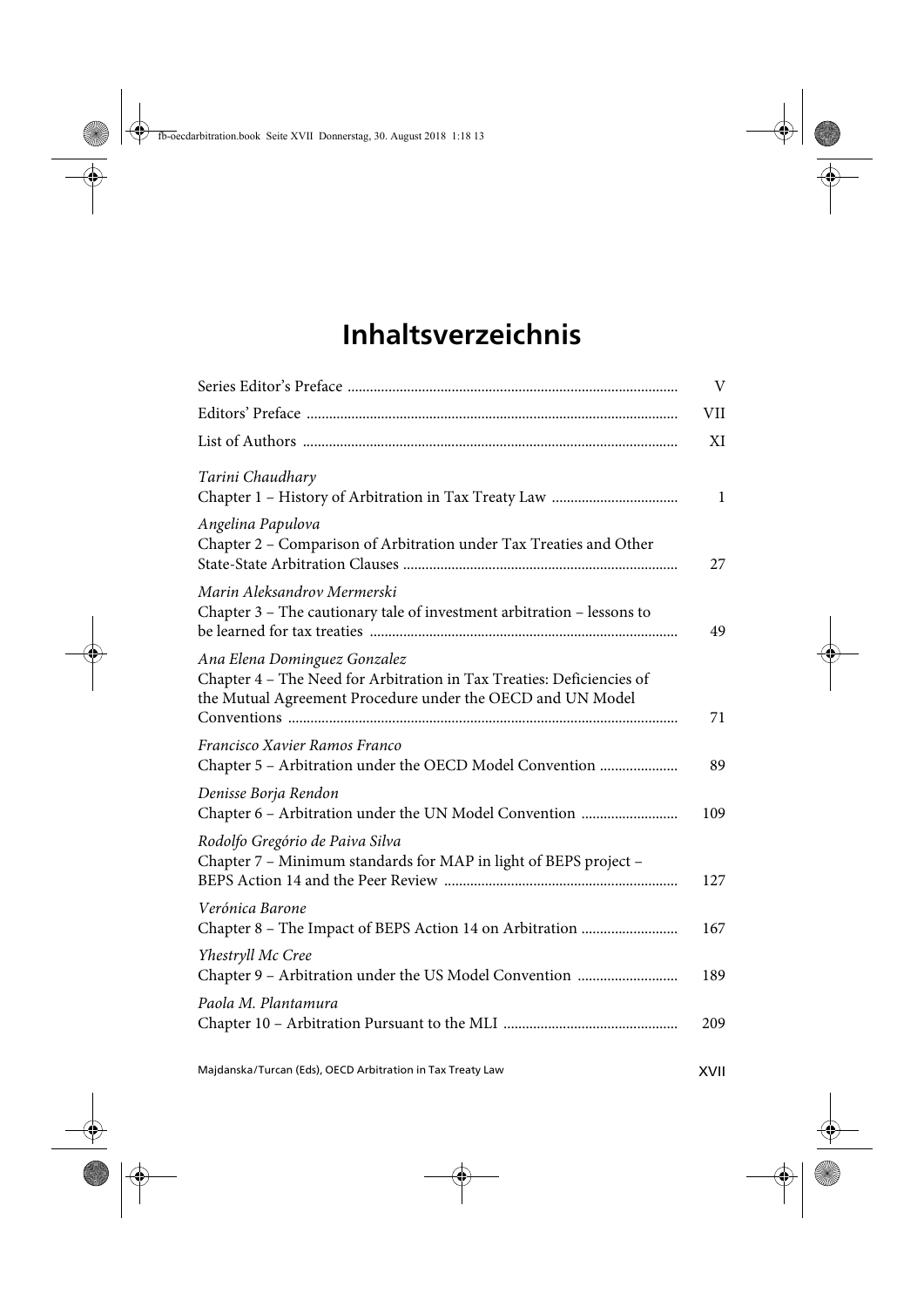| Simone S. Schiavini<br>Chapter 11 - Practical Impact of the MLI Arbitration Clause on Bilateral                                                                  |
|------------------------------------------------------------------------------------------------------------------------------------------------------------------|
| Joni Korhonen<br>Chapter 12 - Comparison of the Arbitration Clause under the MLI with<br>the Clauses under the OECD, US, and UN Model Conventions and the        |
| Alejandro del Valle Jiménez<br>Chapter 13 - Comparative Study of Different Types of Arbitration                                                                  |
| Ivo Grlica<br>Chapter 14 - Baseball Arbitration: Comparison of the Rules under<br>the U.S.-Canada Tax Treaty with the Rules under the Multilateral               |
| Mohit Agarwal<br>Chapter 15 - Arbitration Provisions in Selected Canadian Tax Treaties                                                                           |
| Gela Barshovi                                                                                                                                                    |
| Daniel Miotto                                                                                                                                                    |
| Atsushi Onishi<br>Chapter 18 - Arbitration Provisions in Japanese Tax Treaties: Reasoning<br>Behind the Introduction of Arbitration and Types of Provisions Used |
| Cristóbal Pérez Jarpa<br>Chapter 19 - Arbitration under the EU Arbitration Convention                                                                            |
| Giuseppe Antonino Corciulo<br>Chapter 20 - Arbitration under the Dispute Resolution Directive -<br>Does the Directive solve the problems encountered with the EU |
| Benjaporn Jitburut<br>Chapter 21 - Arbitration in Developing Countries: Concerns and<br>Possible Solutions, Policy Consideration, A Case Study for Thailand      |
| Roberto Codorniz Leite Pereira<br>Chapter 22 - Arbitration in International Tax Law and Taxpayers'                                                               |